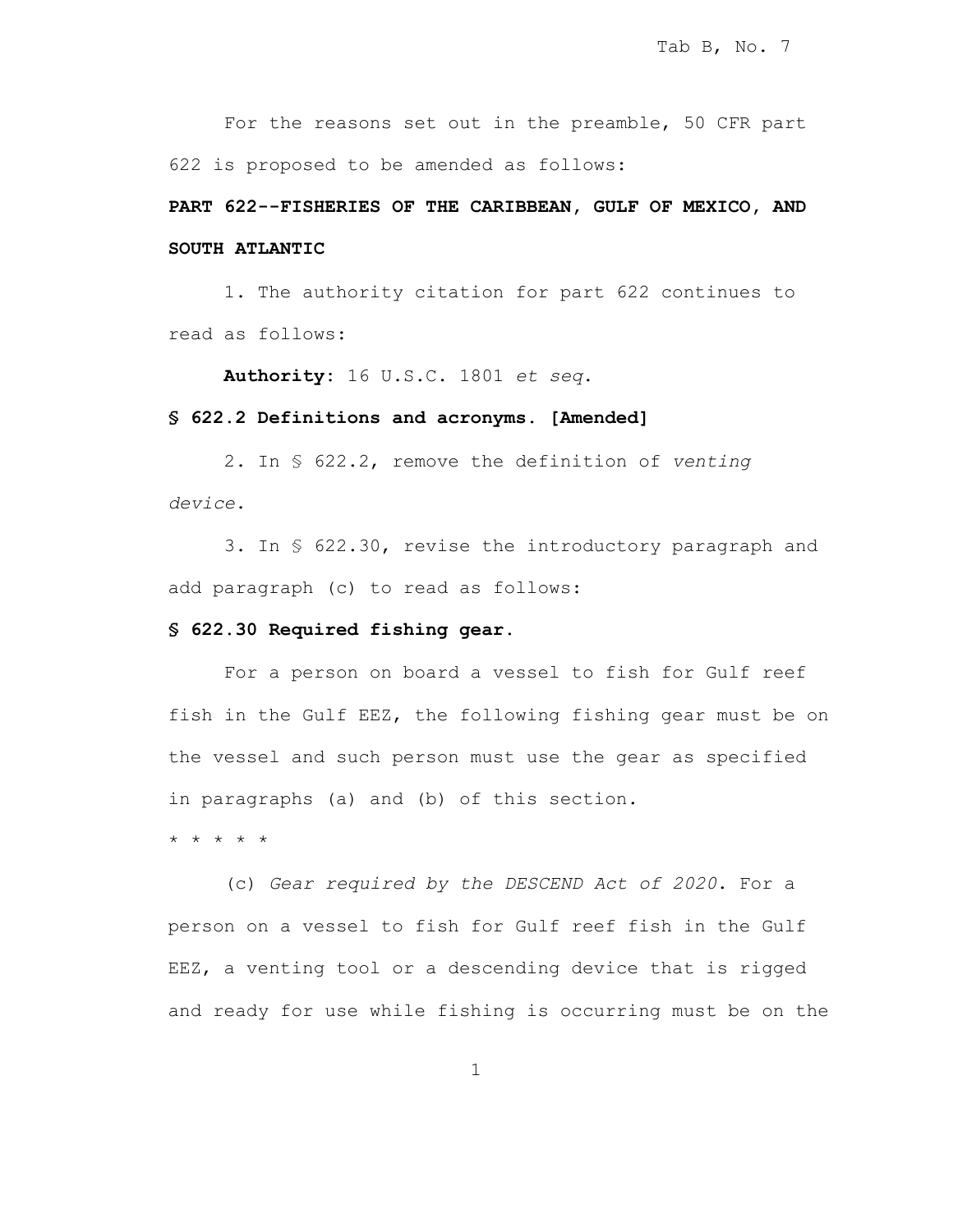vessel. The requirements in this paragraph are effective until January 14, 2026.

(1) *Venting tool*. A venting tool is a device capable of penetrating the abdomen of a fish to release the excess gases accumulated in body cavity when a fish is retrieved from depth. A venting tool must be a sharpened, hollow instrument that allows air to escape, such as a hypodermic syringe with the plunger removed. A 16–gauge needle, which has an outside diameter of 0.065 inches (1.65 mm), is the minimum diameter hollow tube that must be used. A larger diameter hollow needle is preferred in order to allow more air to escape from a fish rapidly. A device that is not hollow, such as a knife or an ice pick, is not a venting tool and will cause additional damage to a fish.

(2) *Descending device*. A descending device is an instrument capable of releasing fish at a depth sufficient for the fish to be able to recover from the effects of barotrauma.

(i) The descending device must be a weighted hook, lip clamp, or container that will hold the fish while it is lowered to depth. The device must be capable of releasing the fish automatically, by actions of the operator of the

2